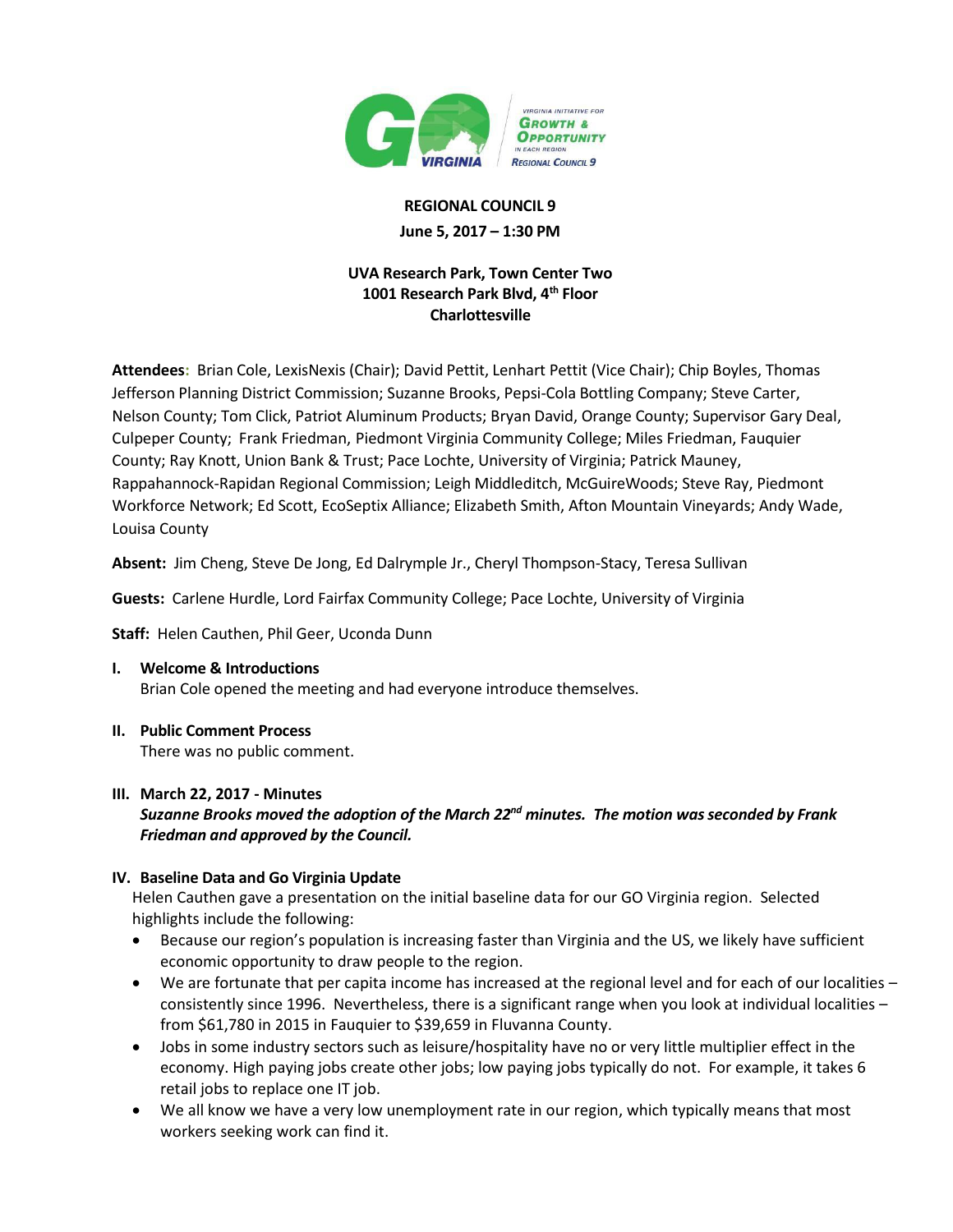- Labor force participation shows the percentage of working-age adults participating in the labor force. The Virginia rate is 66.3% and has declined 1.1%; our region is at 62.6% and has declined by 2.2% since 2010. Ideally, we'd at least be at the US rate and it would be better to match Virginia's rate. Again, residents in some of our counties seem to have much less opportunity to participate than others.
- 71,296 people live in our region, but are employed outside of it or 43%!
- The good news is with a low unemployment rate, we can overcome that challenge by sharing with companies looking at our area that over 70,000 people currently leave the region for work and presumably would be interested in working closer to home.
- In our region, the percentage of jobs created by companies less than 5 years old and by small companies with less than 20 employees is well above the Virginia and US totals.

#### **V. Consulting Firm for Growth & Diversification Plan**

Brian Cole stated that RFP Selection Task Force included Patrick Mauney, Chip Boyles, Bryan David, Miles Friedman and Andy Wade.Patrick Mauney explained the process followed by the Task Force and shared that twelve proposals were received. On May 19, the group met to discuss the proposals and narrowed down to the top three. Interviews were then held with the finalists in person or by Skype on May 23. The Task Force recommends the selection of Camoin Associates as the consultant for the Growth & Diversification Plan. They were the top firm during the initial review and after the interviews. Miles Friedman added that Camoin Associates pulled together a very strong team.

## *Leigh Middleditch moved the acceptance of the Task Force's recommendation of Camoin Associates. The motion wasseconded by Ray Knott and approved by the Council.*

The Council's initial meeting with Camoin will occur on Wednesday, June 21 at 2:30 PM at a location in Planning District 9.

#### **VI. Region 9 Budget to Propose to GO Virginia Board**

Brian Cole stated that this budget has been submitted to DHCD staff as a draft and will be subject to the approval of the GO Virginia Board on Tuesday, June 13. Helen Cauthen discussed the budget with Liz Rafferty of DHCD on June 2; Liz is comfortable with this budget and believes that the GO Virginia Board will be fine with it. Staffing will be: Helen Cauthen at 1 day/week; Julia Skare at 2 days/week; Uconda Dunn at 2.5 hours/week and Stephanie Boynton at 2 hours/week. Patrick Mauney of Rappahannock-Rapidan Regional Commission and Chip Boyles of Thomas Jefferson Planning District Commission will also support plan development this summer.

#### **VII. Nominating Committee Report-Officers & Executive Committee for FY 2018**

David Pettit reported that the Nominating Committee included Gary Deal, Tom Click, Ed Scott and himself. The Nominating Committee nominates Brian Cole for Chair, Tom Click for Vice Chair, and Andy Wade for Treasurer/Secretary. *Leigh Middleditch moved the adoption of this slate of Officers. The motion was seconded by Suzanne Brooks and approved by the Council.*

Mr. Pettit stated that the Nominating Committee nominates the Officers and four At-Large nominees, Jim Cheng, Miles Friedman, Steve Ray and David Pettit, for the FY 2018 Executive Committee. *Suzanne Brooks moved the adoption of this slate of Executive Committee members. The motion was seconded by Ray Knott and approved by the Council.* 

#### **VIII. Electronic Meetings Policy**

David Pettit shared that participation in meetings electronically is very limited under FOIA. An Electronics Meetings Policy was put forth that follows what is allowed by the state. *Bryan David moved the approval of this policy. The motion was seconded by Miles Friedman and approved by the Council.*